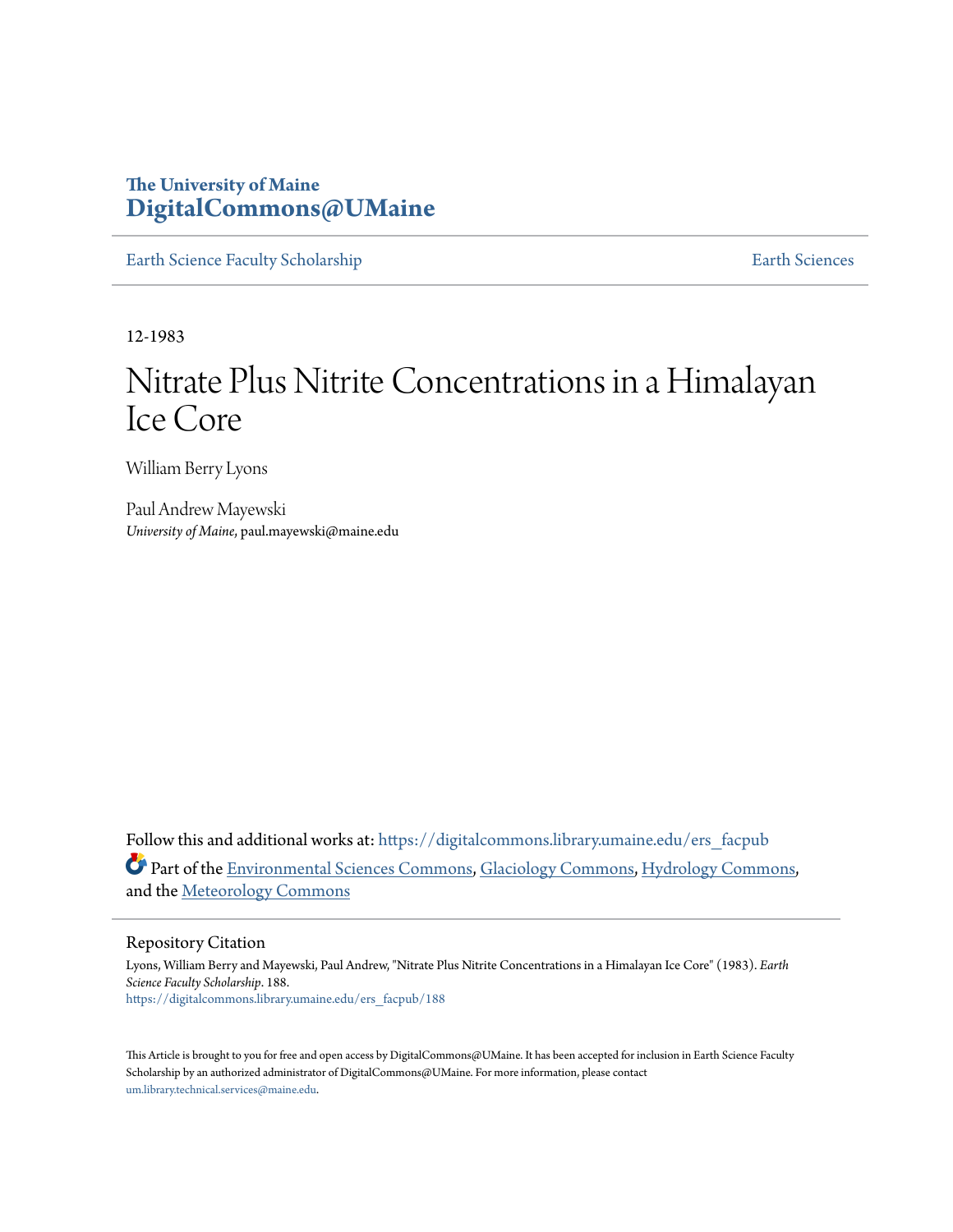## **NITRATE PLUS NITRITE CONCENTRATIONS IN A HIMALAYAN ICE CORE**

#### **Wm. Berry Lyons and Paul A. Mayewski**

**Department of Earth Sciences and Ocean Process Analysis Laboratory, University of New Hampshire, Durham, NH 03824** 

### **Introduction**

**The measurement of chemical constituents in glacial ice has been useful in discerning historic trends in chemical deposition and hence paleo-atmospheric records in remote areas (Thompson and Mosley - Thompson, 1981; Johnson and Chamberlain, 1981; Ng and Patterson, 1981; Neftel et al., 1982). However, delineating the sources of the deposited chemical species in question is not always straightforward. This has been especially true for nitrate. Although it is now believed that man-made emissions are responsible for a high percentage of nitrate being deposited in remote areas of the Northern Hemisphere, numerous natural sources, named and unnamed, have also contributed to the precipitated nitrate burden in these regions (Risbo et al., 1981; Herron, 1982). Most of the data available for glacial ice has been obtained from polar glaciers. We present nitrate plus nitrite data from a 16.6m core collected at 4908m on Sentik Glacier in the Nun Kun portion of the Ladakh Himalayas, India. To our knowledge this is the longest record of nitrate concentrations reported from an alpine glacier.** 

#### **Sampling Area**

Nun Kun (75°71' to 76°08' E long., 34°57' to 35°02' N **lat.,) is commonly used as the name for the rectangular massif (25x13km) at the northwestern end of the Zanskar Range, Ladakh. It was chosen as a site from which to retrieve a paleoatmospheric record because in addition to containing several glaciers that radiate off its central snow-covered plateau, it is a relatively arid portion of the Himalayas, close to the northern limit of the summer monsoon. Therefore, it is potentially an area sensitive to monsoonal fluctuations. A more detailed description of the sampling location is presented in Mayewski et al. (in press)** 

#### **Sampling and Analytical Procedures**

**A total of 103 samples were recovered from the core for nitrate plus nitrite analysis using a Teflon coated SIPRE auger. Upon retrieval of the samples in the field, they were handled with polyethylene gloves, sectioned and to alleviate contamination by the coring procedure, scraped with pre**cleaned plexiglass cutters which were stored wrapped in plas**tic prior to use. Samples were placed into precleaned polyethylene bags, sealed and allowed to melt. Within 24 hr the melted ice was transferred to 125 ml linear polyethylene (LPE) bottles, the bottles placed into polyethylene bags, the bags sealed and stored in the dark until shipment back to Durham, New Hampshire.** 

**The polyethylene bags and bottles used for sample collection and storage were washed in soap and water and rinsed several times with distilled-deionized water. This mode of cleaning was chosen as opposed to acid cleaning because our laboratory studies indicate that the cleaning of LPE bottles with concentrated HC1 results in high nitrate plus nitrite blanks even after five rinses with distilled-deionized water (Table 1). The polyethylene bags gave much lower blanks than the bottles but it was felt that any acid treatment of either bags or bottles was unacceptable. Soap and water washed and distilled-deionized rinsed bottles and bags** 

**Copyright 1983 by the American Geophysical Union.** 

**Paper number 3L1030. 0094-8 27 6/83 / 003L-1030503. O0** 

**showed little sign of nitrate plus nitrite contamination so this technique was chosen for our study. The melted samples were stored in the dark and analyzed for nitrate plus nitrite colorimetrically via cadmium reduction using a Technicon**  Auto Analyzer<sup>™</sup> system within four months of collection. **Analytical precision determined from replicate analyses of 2.00 •M standards reported as a coefficient of variation was 1.5%. Recently Herron (1982) has suggested that the analysis**  of NO<sub>3</sub><sup>-</sup> in snow and ice using cadmium-reduction techniques **may yield erroneously high results. Based on the results obtained by us from a number of different alpine environments (see below) we feel that this suggestion may be premature. In addition, Risbo et al. (1981) have utilized the cadmium reduction technique on Greenland ice samples obtaining similar results as Herron (1982). Only through detailed intercalibration studies of glacier ice using both cadmium reduction colorimetry and ion chromatography can this question be better resolved.** 

#### **Results**

**The nitrate plus nitrite concentration versus depth in the Sentik Glacier core is shown in Figure 1. The values range**  from 4.4 to less than  $0.1 \mu M$  with a mean value of  $1.4 \mu M$ . The mean is similar to the mean value of  $1.1 \mu M$  reported for **a short core from Athabasca Glacier, the Canadian Rockies (Butler et al., 1980). Values of nitrate in preindustrial Greenland ice appear to cluster around 0.8•M with values as high as 2.5 •M reported (Herron, 1982). Stallard and Edmond**  (1981) have reported a value of  $3.4 \mu M$  for few day old surface **snow from the Brazilian Andes. These data are summarized in Table 2. The values reported by us are therefore similar to those reported for ice and snow in other remote areas.** 

**Using the example of Zeller and Parker (1981), we have attempted to summarize all the plausible causes of nitrate concentration in remote precipitation. The origin and the variation of nitrate plus nitrite down the core in our study could be caused by the following mechanisms: 1) nitrogen fixation via lightning; 2) preferential melt out and recrystallization; 3) variation in air mass source of the precipitation and/or 4) variation in anthropogenic input; 5) variation in solar related phenomenon; 6) variation in local and/or regional biological input; 7) variation in volcanic input; 8) variation in snow accumulation rate; 9) variation in dry vs. wet deposition and/or 10) variation in some other unknown factor.** 

**Complete evaluation of these hypothetical sources leading to the variations of nitrate plus nitrite concentrations is impossible at this time, however based on the information available we can eliminate some and promote others. Although nitrogen fixation via lightning cannot be tested directly it is unlikely that this mechanism is responsible for the majority of the nitrate plus nitrite in the snow or their variation with depth. This area of India appears to be one of relatively low lightning frequency (Turman, 1979).** 

**Davies et al. (1982) have shown that strong mineral acids**  including HNO<sub>3</sub> preferentially leached from glacial "melt **out" events at warmer times of the year result in the production of down hole profiles that do not resemble the original composition of the snow at the time of deposition. Several lines of evidence suggest that this has not happened to any great extent at our Sentik sampling site. First, the -3øC mean annual temperature determined at our sampling location, extrapolation of radiosonde measurements to the study area,**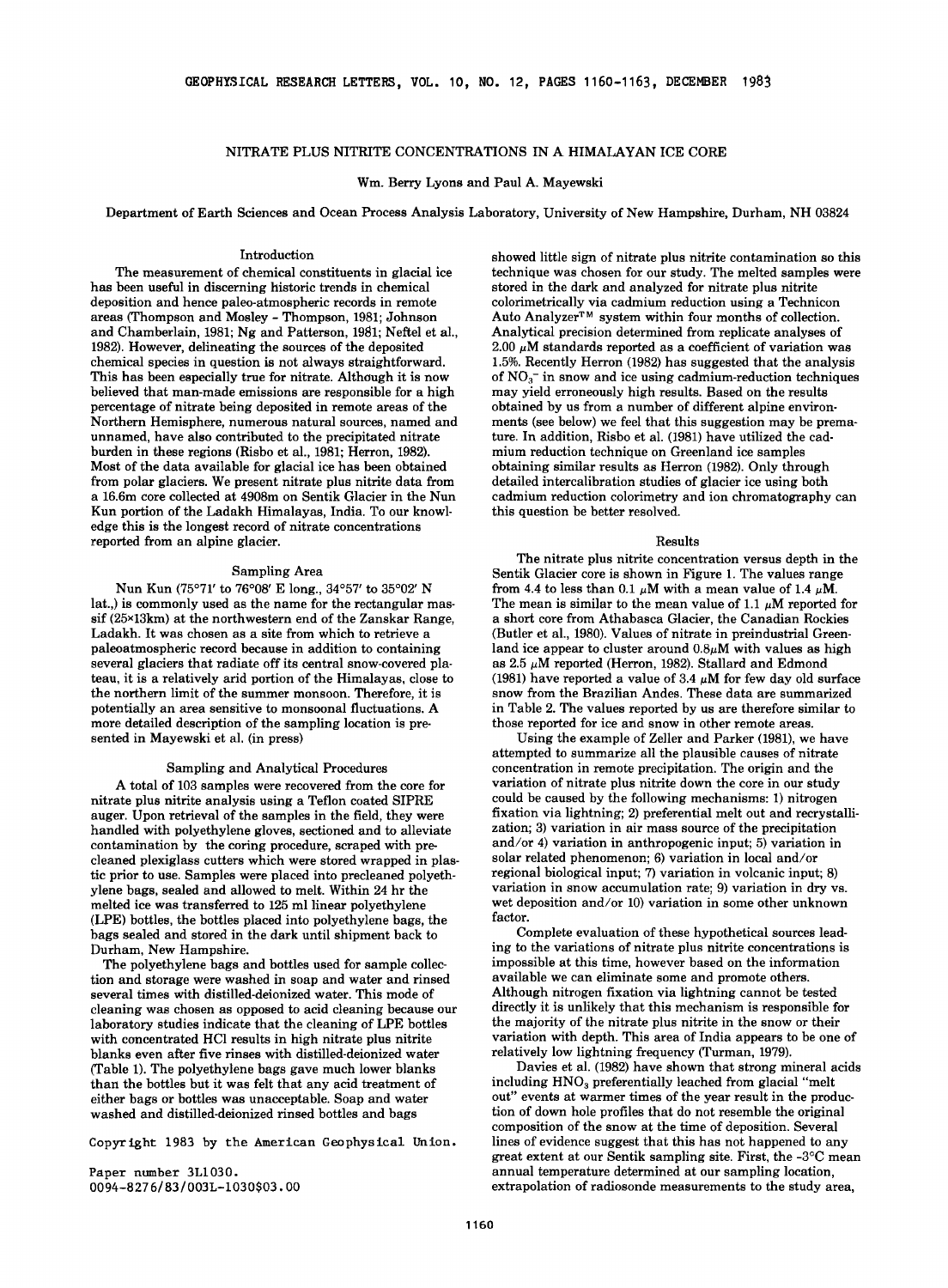**TABLE 1. NO<sub>3</sub><sup>-</sup> + NO<sub>2</sub><sup>-</sup> Values in**  $\mu$ **M (from distilleddeionized water which had been stored in acid washed and soap and water washed LPE bottles).** 

**monitoring of melting at the site and covariation of various soluble and nonsoluble chemical species profiles down hole (Mayewski et al., in press) all indicate little to no melting at this site. In addition, fresh surface snow nitrate plus nitrite values from the study area have similar values to what we have observed down hole at the Sentik site (Mayewski et al., 1983).** 

**Variations in source of air mass to the study area as a cause of chemical variation has been investigated via collection of fresh surface snow from the Nun Kun region (Mayewski et al., 1983). These samples ranged in elevation from 5130 to 5512m. Chemical data including deuterium, reactive iron, chloride, reactive phosphate, pH and ammonium as well as nitrate plus nitrite suggest that the snow precipitated during this event originated from two distinct air masses (Mayewski et al., 1983). The higher elevation more pristine air mass contained higher concentrations of nitrate plus nitrite. Ikegami et al. (1980) have reported relatively high concentrations of sulfuric acid particles with increases in elevation in Nepalese Himalayan aerosols. By analogy Mayewski et al. (1983) proposed that the major source of aerosols to the air**  mass above 5300m in this region are the trace gases  $SO<sub>2</sub>$  and **NOx. It is therefore possible that a significant portion of the nitrate plus nitrite variation down hole in the Sentik core is due to differences in air mass over this region.** 

**It is doubtful that the variation in nitrate plus nitrite is due to variation in anthropogenic input. Although the burning of wood and dung in localized areas can contribute various chemical species to precipitation in the Himalayas (Davidson et al., 1981a), and nitrogen oxides are produced in large quantities via wood burning (Dasch, 1982), the nitrate plus nitrite values in surface snows from the Sentik area indicate little anthropogenic input from lower elevations. In fact, as noted previously the highest nitrate plus nitrite values are associated with relatively high elevation air masses (Mayewski et al., 1983). Anthropogenic nitrate transported from long-range is probably an unlikely source. Studies in areas affected by anthropogenic aerosol input indicate that nitrate may be selectively removed during longrange transport of the aerosol (Jicke]ls et al., 1982). This is undoubtedly due in part to the relatively short residence time of anthropogenically introduced NOx in the atmosphere (Spicer, 1982).** 

**There has been a considerable debate in recent years regarding the importance of nitrate input in polar snows via various types of solar activities. Zeller and Parker (1981) and Parker et al. (1982) have supported this hypothesis as a major**  source of nitrate to Antarctic snow and ice while Risbo et al. **(1981) have argued against it as a major source of nitrate to northern polar ice and Herron (1982) finds no evidence of nitrate concentrations being modulated by solar activity in**  samples collected in Greenland. Using the simplifying assumption that the mean net mass balance for the Sentik glacier core has been uniform over the  $\sim$ 18 $\pm$ 0.3y. record represented by the total  $\beta$ -activity dated core (Mayewski et **al., in press) a comparison between sunspot data (after Zeller and Parker, 1981) and nitrate plus nitrite in the profile is made in Figure 1. Agreement between the two data sets appears to be good but cannot be investigated in detail due to**  **problems in assessing absolute net balance per year and differences in sampling interval between data sets. The comparison does, however, lend support to the concept that fluctuations may be modulated by solar activity.** 

**Recently a number of investigators have shown that naturally produced nitrogen, sulfur and phosphorus compounds are injected into the atmosphere via biological processes especially in tropical to semi-tropical rain forest environments (Lawson and Winchester, 1979; Stallard and Edmond, 1981; Haines, in press). In addition, nitrogen compounds are liberated from soils especially during warmer months (Yaalon, 1964) and this soil production may exercise a major**  role in the NO<sub>x</sub> budget of the troposphere especially in remote **regions where anthropogenic activity is minimal (Lipschultz et al., 1981). Ladakh is a semi-arid region with a short growing season and biological input is seasonal probably contributing little to the nitrogen burden of these samples. This is further supported by the fact that the mean molar ratio of nitrate plus nitrate-N/phosphate-P in all the samples except those of abundant debris bands where the phosphate values are very high (Mayewski et al., in press) is approximately 20. This value is approximately 2 times higher than the molar ratio of terrestrial vegetation (average of above and below ground biomass from Likens et al., 1977) suggesting that there is another major nitrate plus nitrite source to the snow and ice samples. Furthermore, time-series analysis of the downcore nitrate plus nitrite yields no recognizable power that could be attributed to annual inputs such as biological activity during the warm season (Mayewski et al., in press).** 

**Volcanism although a potential source of nitrate is difficult to evaluate in our samples. Kyle et al. (1982) have observed volcanically input nitrate in Antarctic samples while Risbo et al. (1981) have observed no such input in Greenland samples. The Agung eruption of 1963 is clearly recorded in Antarctic and Greenland ice over the period 1964- 1968 by its increased contribution of sulfate and acidity (Delmas and Boutron, 1978; Hammer, et al., 1980; Rampino and Sell 1982). Whether a significant contribution of nitrate was also deposited is unknown. This time period may represent the bottom 3-4m of this core and, in general, the nitrate plus nitrite values are lower than in higher sections of the core. This of course does not rule out a volcanic nitrate plus nitrite contribution but it does, we feel, eliminate volcanism as a major source.** 

**The importance of accumulations rate in the presence of anomalous concentrations at depth and/or in core interpretation in general is not well known although studies comparing Greenland and Antarctic snow accumulation rates versus sulfate and nitrate concentrations suggest that snow accumulation rates above 400-500 kg.m'2.y -1 have little effect on species concentration (Herron, 1982). Although only net mass balance is known for Sentik Glacier (Mayewski et al., in press) there is little doubt that the accumulation rate for this** 



**Figure 1. Downhole plot of nitrate plus nitrite (bars) compared to relative sunspot activity (circles). The latter is from**  Zeller and Parker (1981).  $NO<sub>3</sub><sup>-</sup> + NO<sub>2</sub><sup>-</sup>$  values in  $\mu$ M.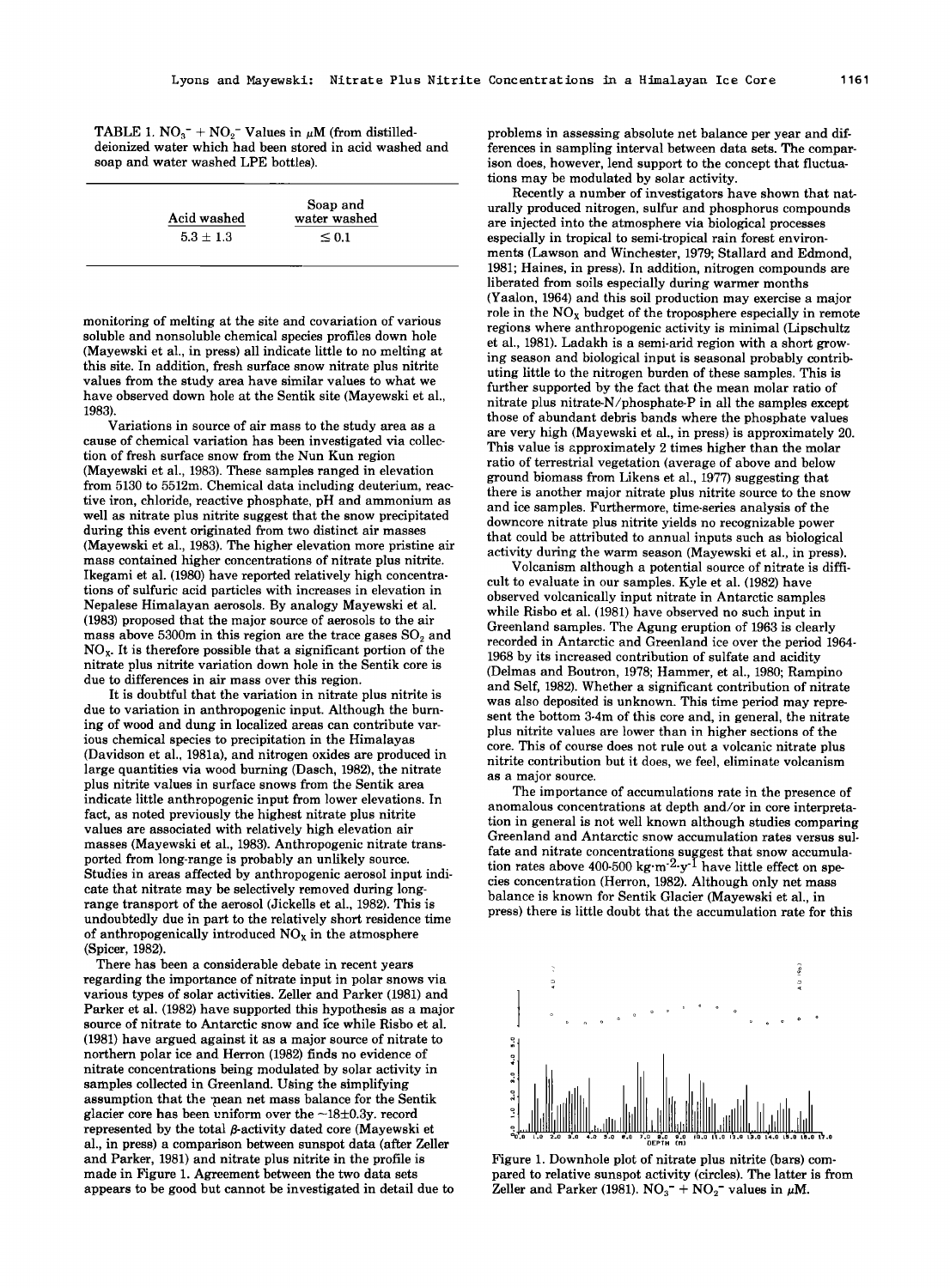| Location                             | Concentration | Reference                     |
|--------------------------------------|---------------|-------------------------------|
| Athabasca Glacier<br>Alberta, Canada | $1.1 \mu M^*$ | Butler et al. (1980)          |
| Greenland                            | $-0.8 \mu M$  | <b>Herron</b> (1982)          |
| Andes, Brazil                        | $3.4 \mu M$   | Stallard and Edmond<br>(1981) |
| Sentik Glacier.<br>Indian Himalayas  | $1.4 \mu M^*$ | This work                     |

**TABLE 2. Nitrate Concentrations in Snow and Ice From Remote Locations** 

#### **\*Mean values**

**glacier is considerably• minimum 620 kg'm'2-y '1, higher than that found in Greenland and Antarctica. It is possible, however, that the variation of nitrate plus nitrite in the Sentik core may be due to variations in snow accumulation rate with higher values occurring at times of low accumulation rates. If**  this is the case it seriously complicates the interpretation of **nitrate concentration profiles in ice cores (Herron, 1982).** 

**If nitrate plus nitrite is deposited via dry deposition during times of snow hiatuses, the variation of nitrate plus nitrite could be explained in this manner. Davidson et al. (1981b) have shown that dry deposition in Greenland accounts for a small percentage of the total net deposition for elements and compounds with high enrichment factors such as sulfate. To our knowledge similar comparisons have not been made in remote areas for nitrate, but recently Herron (1982) has argued that dry fallout of nitrate is minimal in Greenland.** 

**The nitrate plus nitrite variation observed by us could also be due to some unknown factor. Both Risbo et al. (1981) and Herron (1982) have observed seasonal variation in Greenland ice and snow with higher concentrations observed in the spring-summer period. Herron (1982) has argued that the ocean is not the source of background nitrate in polar snows. Risbo et al. (1981) have suggested that the higher deposition rate of nitrate in the spring-summer is due to stratospheric fallout after the opening of the spring troposphere-stratosphere exchange. Although the time-series analysis performed on the Sentik core nitrate plus nitrite data provides no evidence of an annually repeating event, this does not exclude the possibility that every few years, during the spring**summer season, nitrate plus nitrite concentrations do not rise. **The cause of such a rise, however, remains speculative.** 

#### **Conclusions**

**The nitrate plus nitrite concentrations observed in a 16.6m core from 4908m in the Ladakh Himalayas are similar to what has been observed in snow and ice from other remote regions. Although absolute confirmation cannot be made at this time, the variation of nitrate plus nitrite may be due to the following processes: 1) variation in air mass chemistry; 2) variation in solar related phenomenon; 3) variation in snow accumulation rate and/or 4) some other unknown factor such as seasonally occurring exchanges in the upper atmosphere.** 

**Acknowledgments. Members of the 1980 Nun Kun Expedition included P.A. Mayewski (leader), Wm. B. Lyons, P. Axelson, P.A. Jeschke and J. Sevigny of the University of New Hampshire, N. Ahmad, M.N. Kaul and K. Kahn of Aligarh Muslim University and P.T. Davis of Mount Holyoke College. We would like to thank Ghulam Ali and the people of Tongul, Ladakh for all of their help in this project. G. Smith, University of New Hampshire kindly conducted the analyses referred to in this study and P. Jeschke and B. Allen carried out the blank studies. This study is part of a joint U.S.-Indian** 

**study of Himalayan glaciers, funded by U.S. National Science Foundation Grant INT-80-03175. A permit for this study was provided by the Government of India and their cooperation and help in this program is very much appreciated.** 

#### **References**

- **Butler, D., W.B. Lyons, J. Hassinger and P.A. Mayewski, Shallow core snow chemistry of Athabasca Glacier, Alberta, Can. Jour. Earth Sci., 17, 278-281, 1980.**
- **Dasch, J.M., Particulate and gaseous emissions from woodburning fireplaces, Environ. Sci. Tech., 16, 639-645, 1982.**
- **Davidson, C.I., T.C. Grimm and M.A. Nasta, Airborne lead and other elements derived from local fires in the Himalayas, Science, 214, 1344-1346, 1981a.**
- **Davidson, C.I., L. Chu, T.C. Grimm, M.A. Nasta and M.P. Qamoos, Wet and dry deposition of trace elements onto the Greenland ice sheet, Atmos. Environ., 15, 1429-1437, 1981b.**
- **Davies, T.D., C.E. Vincent and P. Brimblecombe, Preferential elution of strong acids from a Norwegian ice cap, Nature, 300, 161-163, 1982.**
- Delmas, R. and C. Boutron, Sulfate in Antarctic snow: Spatio**temporal distribution, Atmos. Environ., 12, 723-728, 1978.**
- Haines, B., Forest ecosystem SO<sub>4</sub>-S input-output discrepancies **and acid rain: are they related? Oikos, in press.**
- **Hammer, C.U., H.B. Clausen and W. Dansgaard, Greenland ice sheet evidence of post-glacial volcanism and its climatic impact, Nature, 288, 230-235, 1980.**
- Herron, M.M., Impurity sources of  $F^{\dagger}$ , C1<sup> $\dagger$ </sup>, NO<sub>3</sub><sup> $\dagger$ </sup> and SO<sub>4</sub><sup>2 $\dagger$ </sup> **in Greenland and Antarctic precipitation, Jour. Geophys. Res., 87, 3052-3060, 1982.**
- **Ikegami, K., J. Inoue, K. Higuchi and A. Ono, Preliminary report on the vertical distribution of aerosol particles over the Nepal Himalayas, Seppyo, 42, 86-89, 1980.**
- **Jickells, T., A. Knap., T. Church, J. Galloway and J. Miller, Acid rain on Bermuda, Nature 297, 55-57, 1982.**
- **Johnson, B.B. and J.M. Chamberlain, Sodium, magnesium, potassium and calcium concentration in ice cores from the Law Dome, Antarctica, Geochim. Cosmochim. Acta, 45 771- 776, 1981.**
- **Kyle, P., J. Palais and R. Delmas, The volcanic record of Antarctic ice cores: Preliminary results and potential for future investigations, Annals Glaciol., 3, 172-177, 1982.**
- **Lipschultz, F., O.C. Zafiriou, S.C. Wofsy, M.B. McElroy, F.W.**  Valois and S.W. Watson, Production of NO and N<sub>2</sub>0 by soil **nutrifying bacteria, Nature, 294, 641-643, 1981.**
- **Lawson, D.R. and J.W. Winchester, Sulfur, potassium and phosphorus associations in aerosols from Southern American tropical rain forests, Jour. Geophys. Res., 84, 3723- 3727, 1979.**
- **Likens, G.E., F.H. Bormann, R.S. Pierce, J.S. Eaton and N.M. Johnson, Biogeochemistry of a Forested Ecosystem, Springer-Verlag, New York, 146 pp., 1977.**
- **Mayewski, P.A., W.B. Lyons and N. Ahmad, Chemical composition of a high altitude fresh snowfall in the Ladakh Himalayas, Geophys. Res. Lettr., 10 (1), 105-108, 1983.**
- **Mayewski, P.A., W.B. Lyons, G, Smith and M. Pourchet, Interpretation of the chemical and physical time-series retrieved from Sentik Glacier, Ladakh Himalayas, Jour. of Glaciol., in press.**
- **Neftel, A., H. Oeschger, J. Schwander, B. Stauffer and R. Zumbrunn, Ice core sample measurements give atmospheric CO• content during the past 40,000 yr., Nature, 295, 220-223, 1982.**
- **Ng, A. and C. Patterson, Natural concentrations of lead in ancient Arctic and Antarctic ice, Geochim. Cosmochim. Acta, 45, 2109-2121, 1981.**